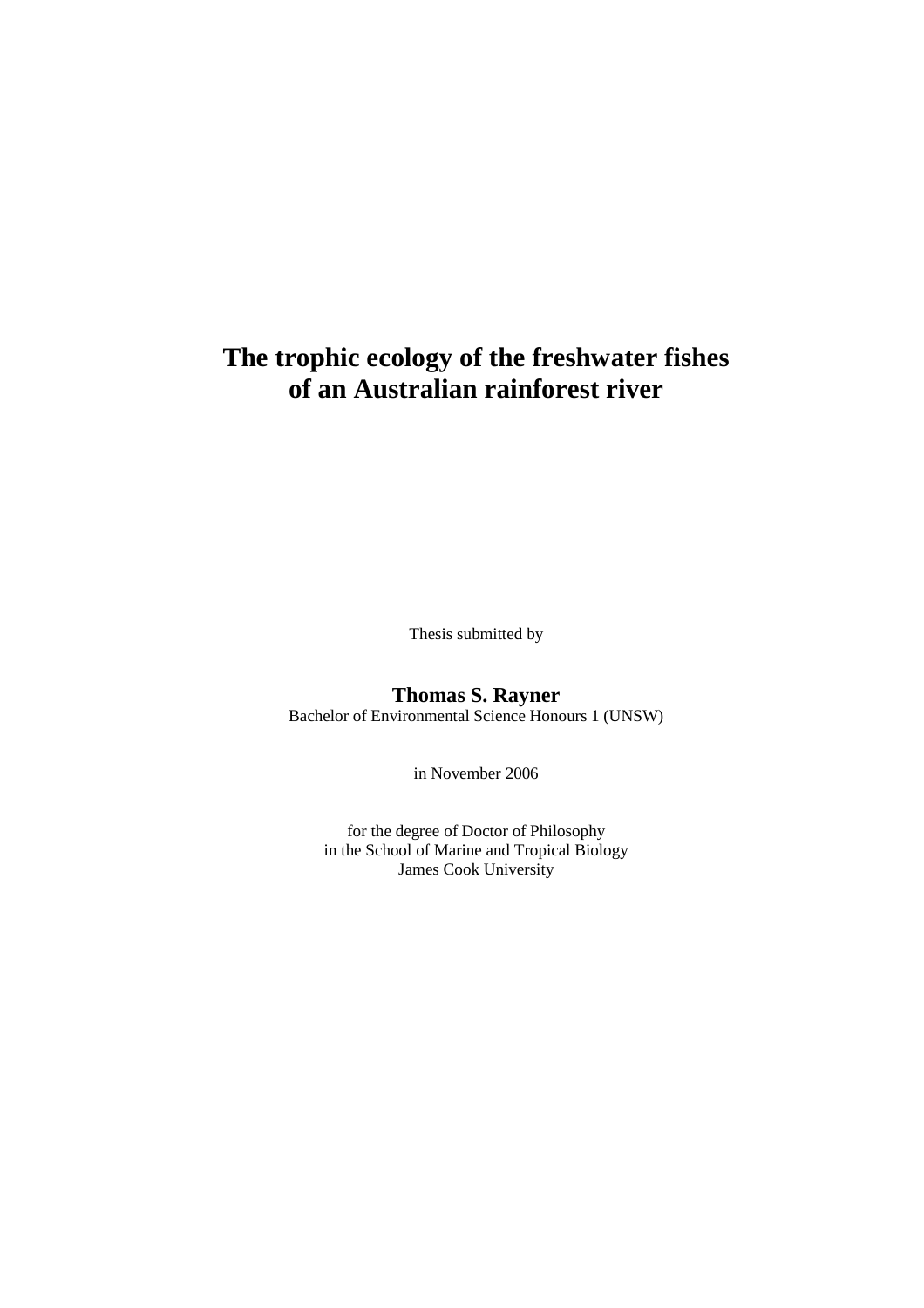#### **Statement of access**

I, the undersigned, author of this work, understand that James Cook University will make this thesis available for use within the University Library and via the Australian Digital Theses network, for use elsewhere.

I understand that, as an unpublished work, a thesis has significant protection under the Copyright Act and;

I do not wish to place any further restriction on access to this work.

Signature Date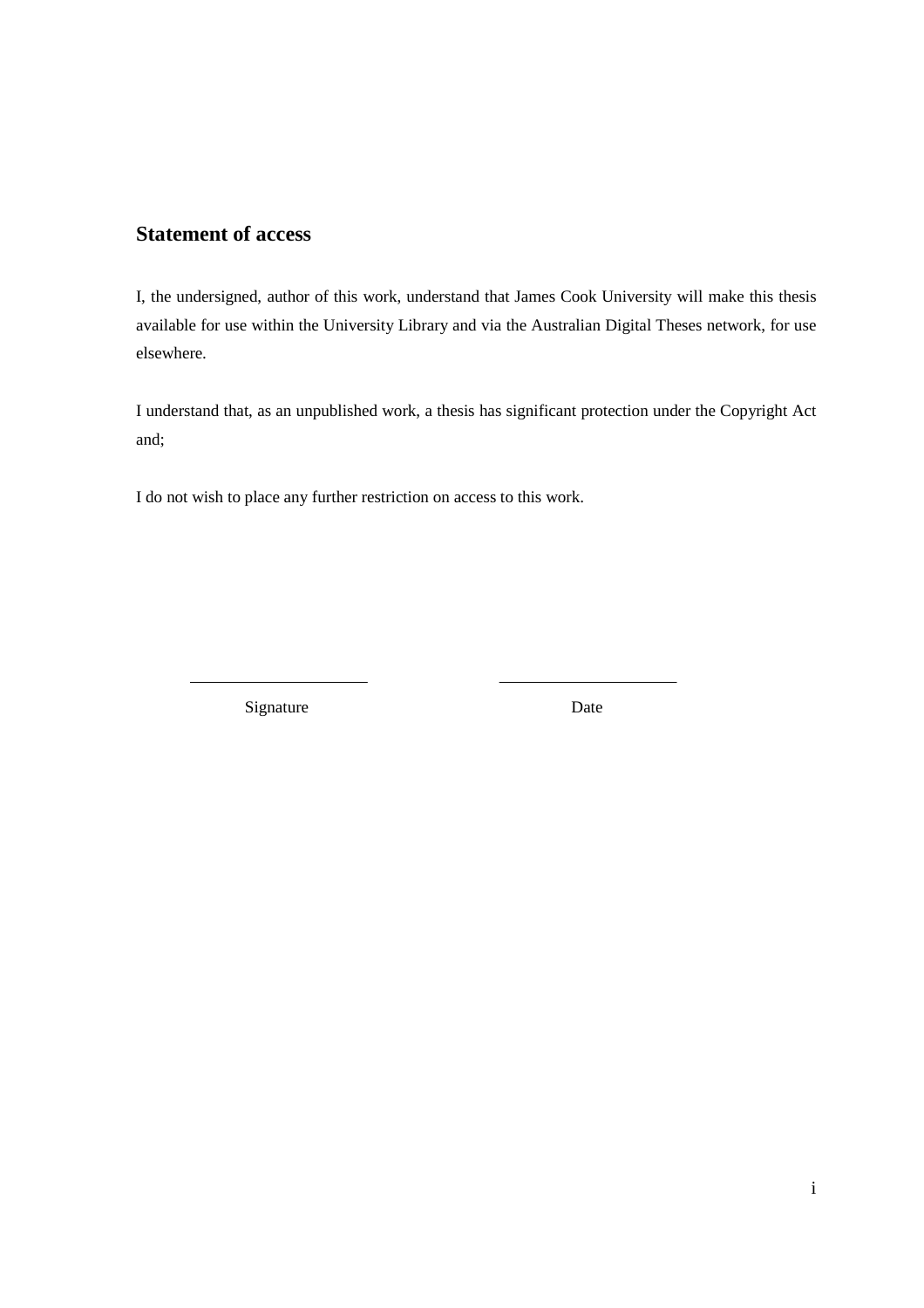### **Statement of sources declaration**

I declare that this thesis is my own work and has not been submitted in any form for another degree or diploma at any university or other institution of tertiary education.

Information derived from the published or unpublished work of others has been acknowledged in the text and a list of references is given.

Signature Date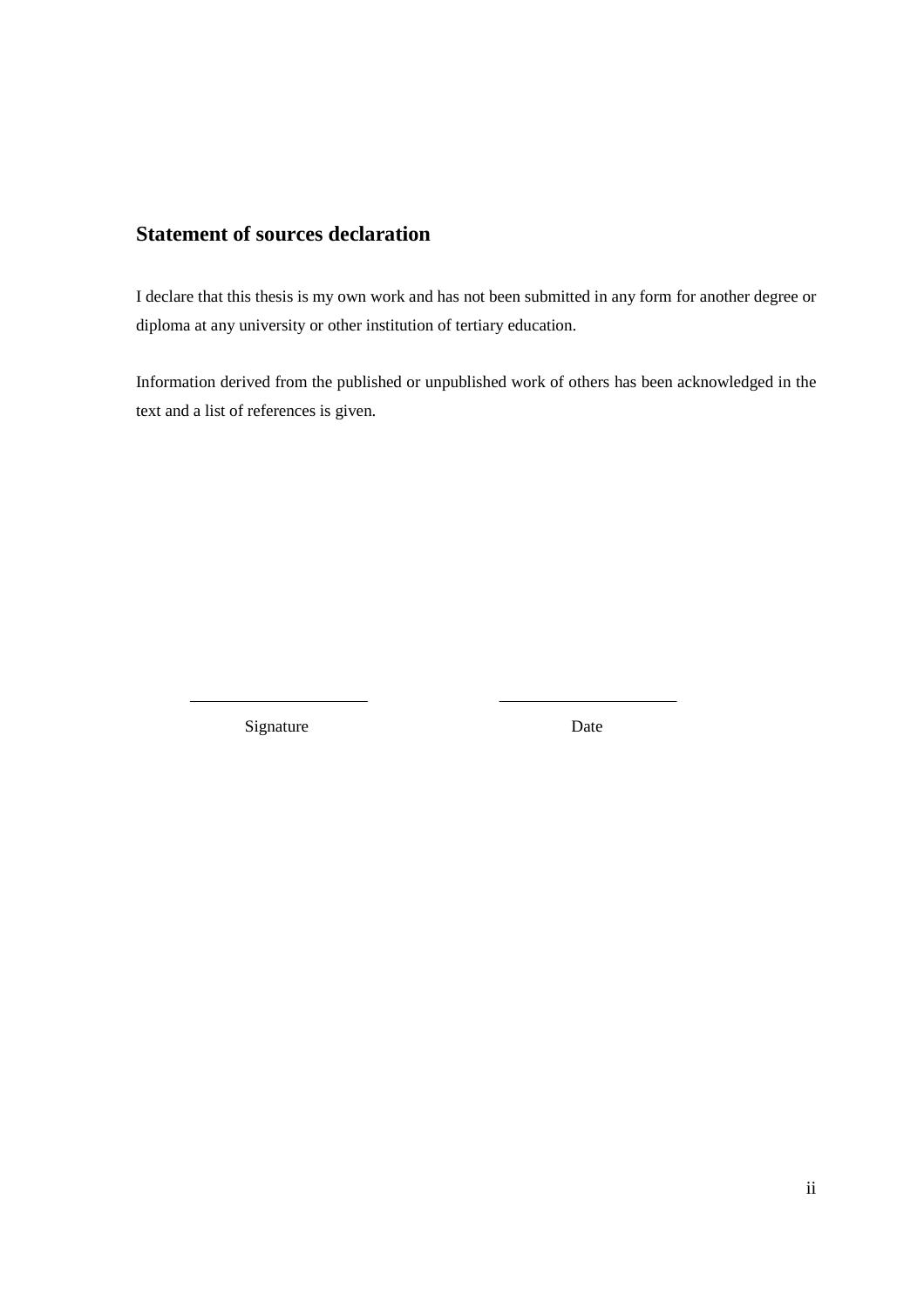## **Electronic copy**

I, the undersigned, the author of this work, declare that the electronic copy of this thesis provided to James Cook University, is an accurate copy of the print thesis submitted, within the limits of the technology available.

Signature Date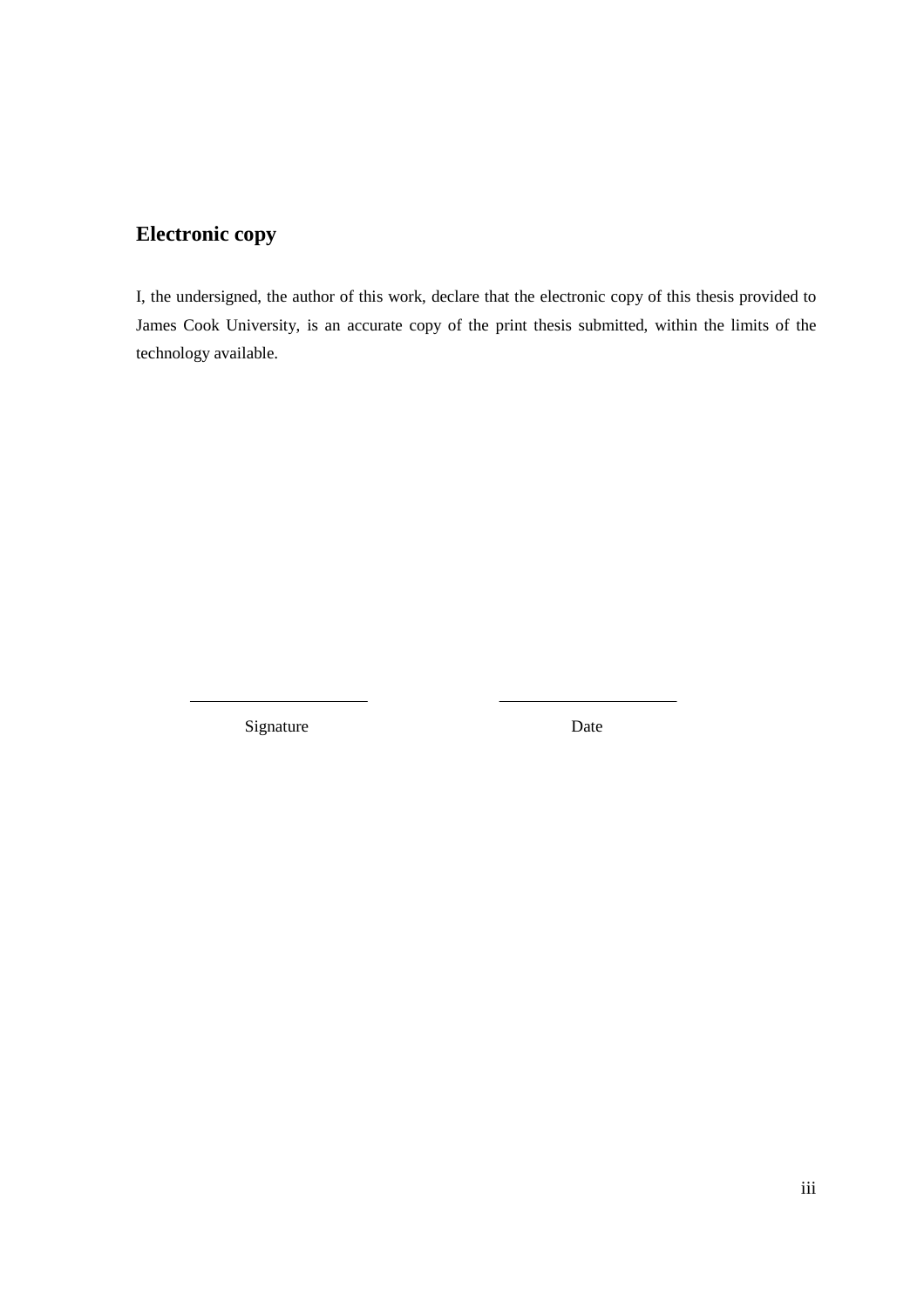#### **Statement on the contribution of others**

This project was funded by grants from the Cooperative Research Centre for Tropical Rainforest Ecology and Management (Rainforest CRC) and James Cook University (JCU). I was supported by an Australian Postgraduate Award stipend, additional stipend funding from the Rainforest CRC and a completion scholarship from JCU.

Supervision was provided by Professor Richard Pearson and Dr Brad Pusey, Griffith University. Uli Brose and others contributed to publications associated with this thesis. Drs Mike Steele, Lee Belbin and Mark Kennard assisted with statistical analyses. Editorial assistance was provided by Paul Godfrey. Mirjam Maughan helped prepare Figure 2.1.

In-kind support was provided by Queensland Department of Primary Industries – Fisheries and Boating, in the form of gill-nets, and New South Wales Department of Primary Industries – Fisheries, in the form of financial support to attend the 2004 Australian Society for Fish Biology conference in Adelaide, South Australia.

Dr Alan Hooper, Queensland Department of Natural Resources and Mines provided hydrological data for the Mulgrave River. Professor Angela Arthington, Australian Rivers Institute, Griffith University provided in-kind assistance for stable isotope analysis. The Australian Centre for Tropical Freshwater Research supplied gear and processed water samples.

Field assistance was provided by Colton Perna, Zoë Baker, Paul Thuesen, Paul Godfrey, Amanda Soymonoff, Mo Healy, Anne Gulliard, Megan Barnes, Cameron Crothers-Stomp, Andrew Kaus, Andrew Jones, Rusty Ligon and Michael Pusey.

Access to private land and other assistance in the field was provided by the Rossi, Thomasen and Moller families. Additional support was provided by the technical and finance staff in the School of Marine and Tropical Biology, JCU.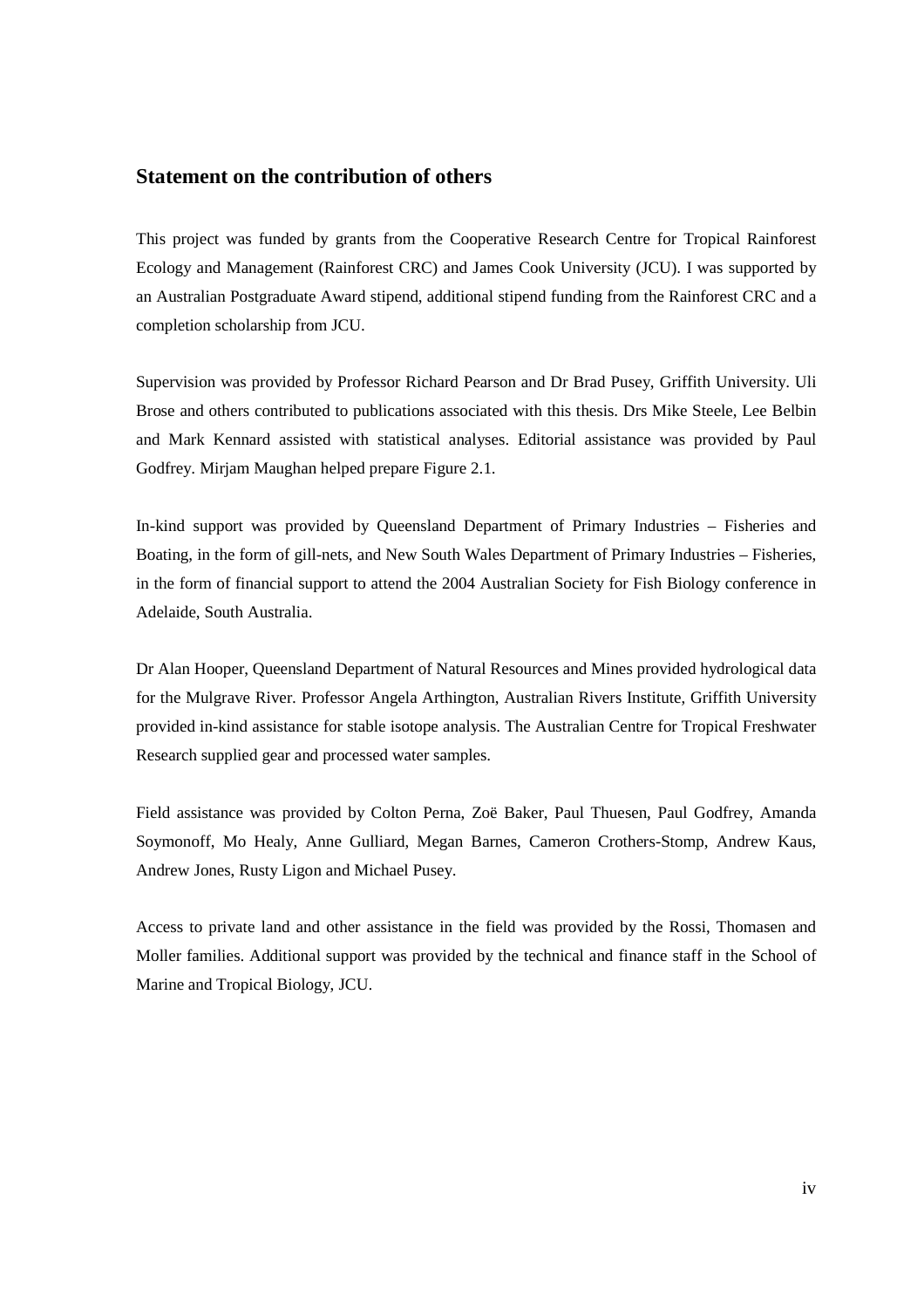#### **Acknowledgements**

I would like to acknowledge the Yidinydji people, traditional owners of the lower Mulgrave River.

I am deeply indebted to my mentors, Brad Pusey and Richard Pearson, for their enthusiasm, guidance, encyclopaedic knowledge, criticism and patience. Colton Perna conducted a total of seven electrofishing surveys over the course of the project; without his help this thesis would literally have not been possible. Andrew 'Volunteer-for-Life' Jones helped sort a lot of invertebrate samples and went on to document the feeding ecology of the reticulated pipefish *Hippichthys heptagonus* from the Mulgrave River - his dedication and enthusiasm were astounding.

Tony, Chris, Mark and Rick Rossi, along with the other members of the Mulgrave Landcare Catchment Group, should be commended for their selfless nature, their love of the river and their frontline efforts to bring about positive environmental change. To all the staff and students of Marine and Tropical Biology, especially Andi Cairns, Niall Connolly, Paul Godfrey, Steve Williams, Faye Christidis, Jodi Rowley, Lauryne Grant, Roderigo Esparza-Salas, Angela Sheutrim, the Schluns, Ben Moore, Jane Degabriel, Alex Anderson, Samantha Fox and Karin Kassahn, thank you for all your support.

Most importantly, I would like to extend my sincerest thanks to Zoë Baker, for her generosity, love and encouragement, which allowed me to dedicate myself to my research – she mended gill nets, paid bills, tended wounds and supplied ice-creams – you couldn't ask for a better partner. In addition, the support (often financial) of my family, John, Rob and Duncan, has been unwavering. Meanwhile, Clwedd Burns will be dining out on his efforts at Alligator Falls for years to come.

Lastly, I would like to pay homage to the pioneers: to the fisheries biologists waded before me into deepest Africa, into the heart of South America, and up the rivers of the Wet Tropics; and to the team at Google Scholar, for making it that much easier – we truly do stand on the shoulders of giants!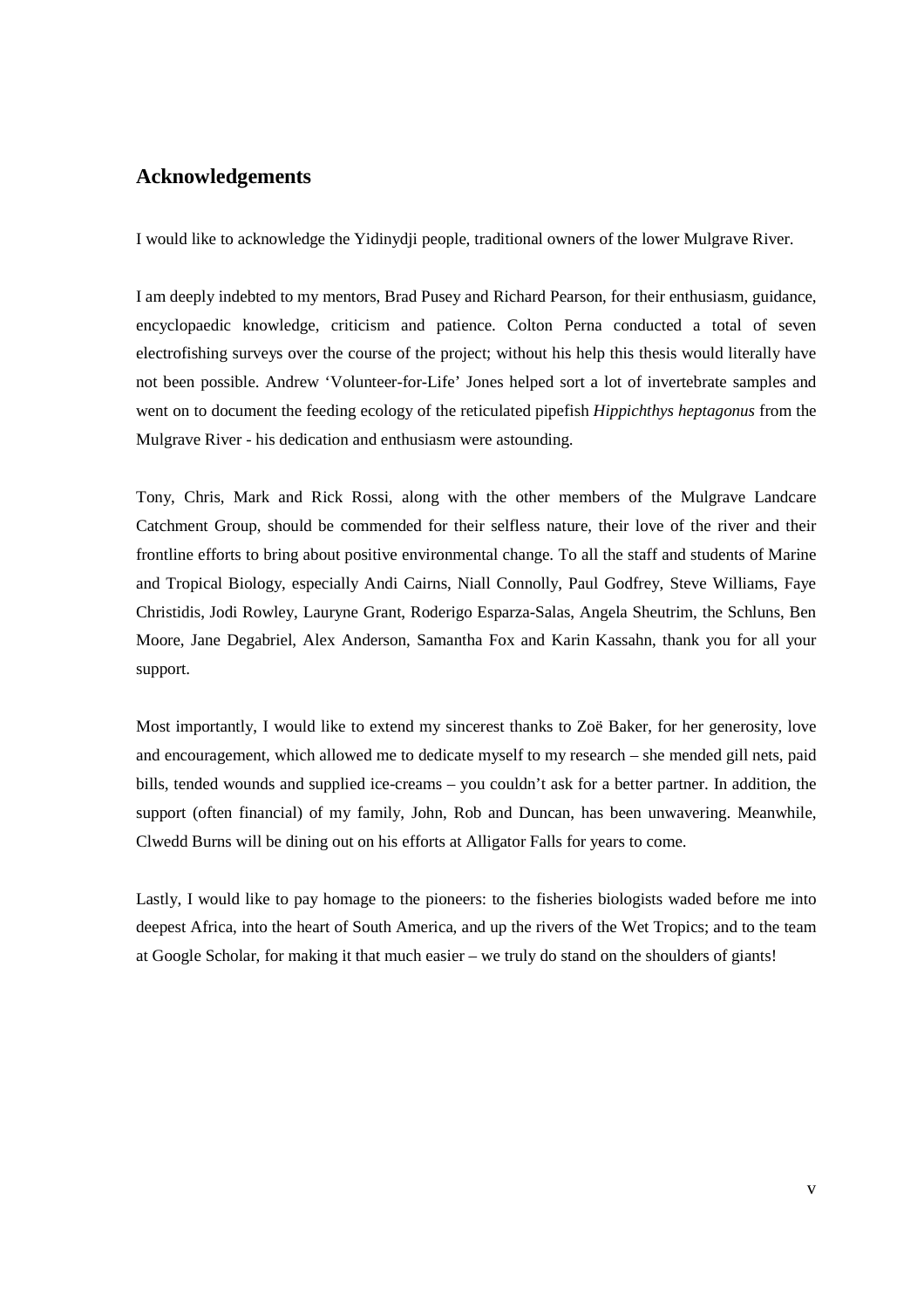#### **Abstract**

In tropical rivers, seasonal cycles of flooding and drying have a major influence on the dynamics of biotic communities. Several global paradigms have been developed which attempt to account for the relationships between river flow, primary productivity, instream habitats, invertebrate and fish communities, fish feeding and food web structure. However, information from Australia is limited, particularly for rivers in the Wet Tropics region of north Queensland, which feature unique hydrogeomorphological characteristics and diverse freshwater fish assemblages. This thesis tests the applicability of global paradigms of riverine ecology to the Mulgrave River, a typical Wet Tropics system.

Four lowland, main-channel sites were sampled on five occasions under a range of flow conditions, from dry season base flows to a one-in-ten year wet season flood. At each site, water quality and habitat data was collected, invertebrate communities in littoral and benthic habitats were sampled and fish were surveyed using a combination of boat electrofishing, gill netting and bait traps. This data was analysed using both univariate and multivariate statistical methods, before being collated into seasonal food web diagrams of the feeding links between fish and their food sources. Stable isotopes analysis was used to identify the most important pathways of energy transfer through these webs and a conceptual model of the factors affecting fish resource use and community structure was constructed.

A total of 1530 fish were caught, representing 36 species. Longitudinal variation in fish community structure was identified, with species such as *Melanotaenia splendida splendida* and *Tandanus tandanus* abundant in upstream areas and *Ambassis agrammus*, *Redigobius bikolanus* and *Lates calcarifer* more common downstream. Some species, such as *Nematalosa erebi*, preferred open waters, while others were associated with particular microhabitat features (e.g., *Notesthes robusta*  was generally found near root masses of riparian trees). During the dry season, the community was dominated by *Gerres filamentosus*, *Neosilurus ater* and the introduced *Tilapia mariae*, while during the wet season the community was dominated by *Glossamia aprion* and *Nematalosa erebi*.

The fish fauna was classified into eight habitat guilds and seven feeding guilds. Most species preferred specific habitat features, such as root masses and instream vegetation, during the dry season, and then shifted to larger, deeper habitats with mud substrates and woody debris during the wet season. At this time, instream vegetation was removed from the main channel by high flow velocities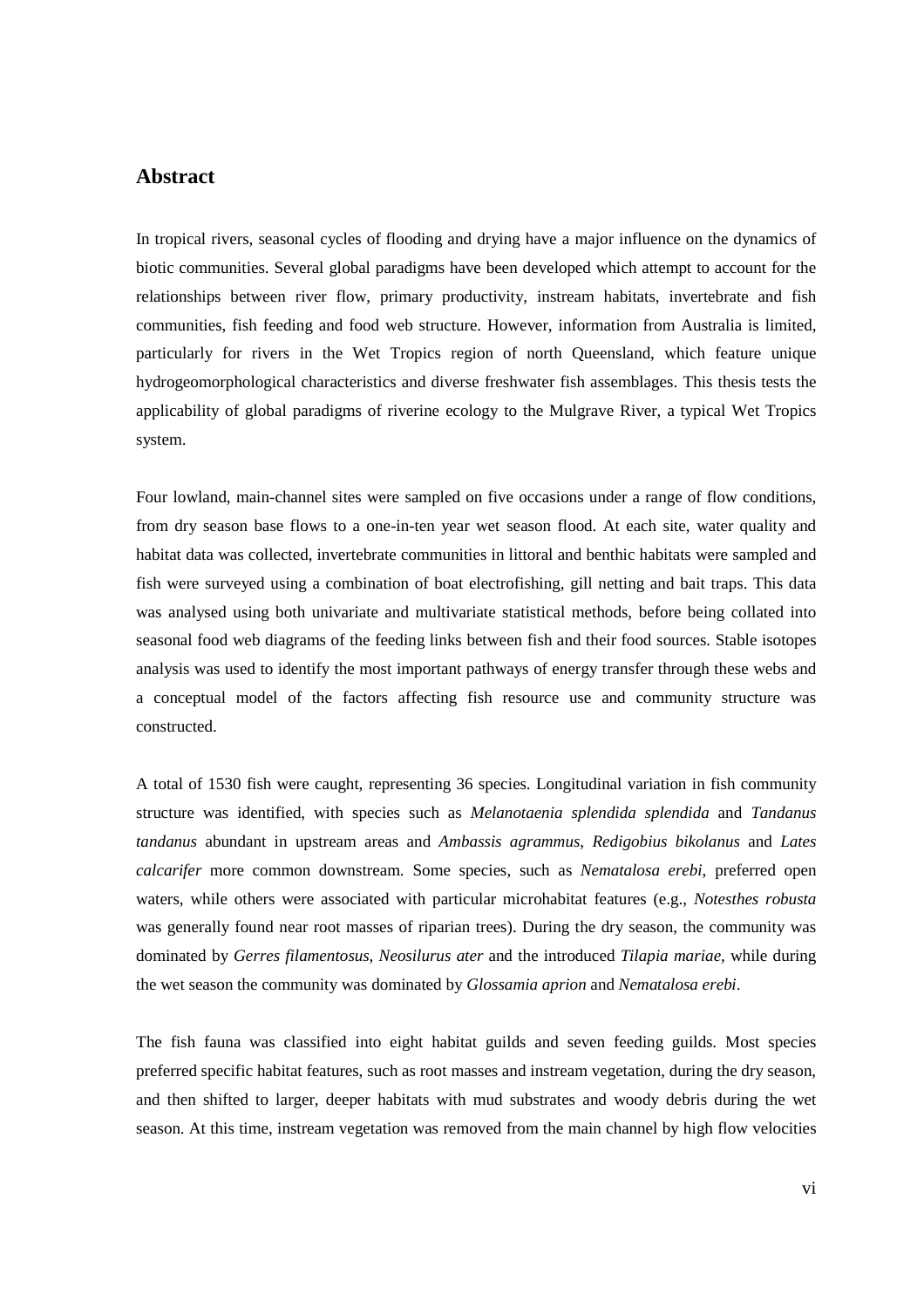and the scour of bed sediments, which reduced habitat heterogeneity. A range of foods were consumed by fish species, from detritus, algae and fruit, to aquatic invertebrates, molluscs and fish. While the availability of these foods tracked temporal changes in habitat, seasonal shifts in dietary composition were limited to two species and ontogenetic shifts were observed in just three species. Nonetheless, food consumption by the fish community as a whole reflected seasonal fluctuations in productivity and food supply: during the wet season, aerial and surface invertebrates, algae and some detritus appeared to be consumed more frequently, while macrophytes, microcrustaceans and molluscs appeared more important in the mean diet during the dry season.

I hypothesise that fish were limited in their prey selection by their phylogeny and that they tracked changes in food availability by moving between habitat types, which resulted in the observed changes in fish assemblage structure. However, while the identity of fish species comprising the assemblage present in lowland reaches changed seasonally, food web structure did not change substantially, with many weak links and a few strong links at all times. Stable isotope analysis indicated that energy was transferred through these webs via algal and detrital pathways, with a greater diversity of productivity sources contributing to animal production during the wet season than during the dry season.

In general, the dynamics of fish communities in the Mulgrave River are regulated by the unique hydrogeomorphological features of the catchment, which are typical of the Wet Tropics region. Specifically, upland streams in these systems are steep and main channels in lowland reaches are deeply incised relative to the surrounding floodplain. As a result, floodplain habitats in Wet Tropics catchments are poorly connected to the main channel, limiting their influence on primary productivity and their utility to freshwater fish species. While wet season flows are predictable, they act as disturbances in main-channel habitats, rather than the gentle flood 'pulses' documented in other tropical areas.

The results of this study emphasise the importance of flow seasonality in governing the spatial and temporal dynamics of productivity, instream habitat, invertebrate and fish populations, fish feeding and, therefore, the structure and function of aquatic food webs. Elements of several global models appear to apply under differing flow conditions, but no single model accounts for all of the dynamics observed in the lowland fish communities of the Mulgrave River. Given the inherent similarities of Wet Tropics catchments, the results of this study are widely applicable to other rivers across the region and provide support for the long-standing doctrine of the importance of maintaining natural flow regimes if freshwater fish diversity is to be conserved.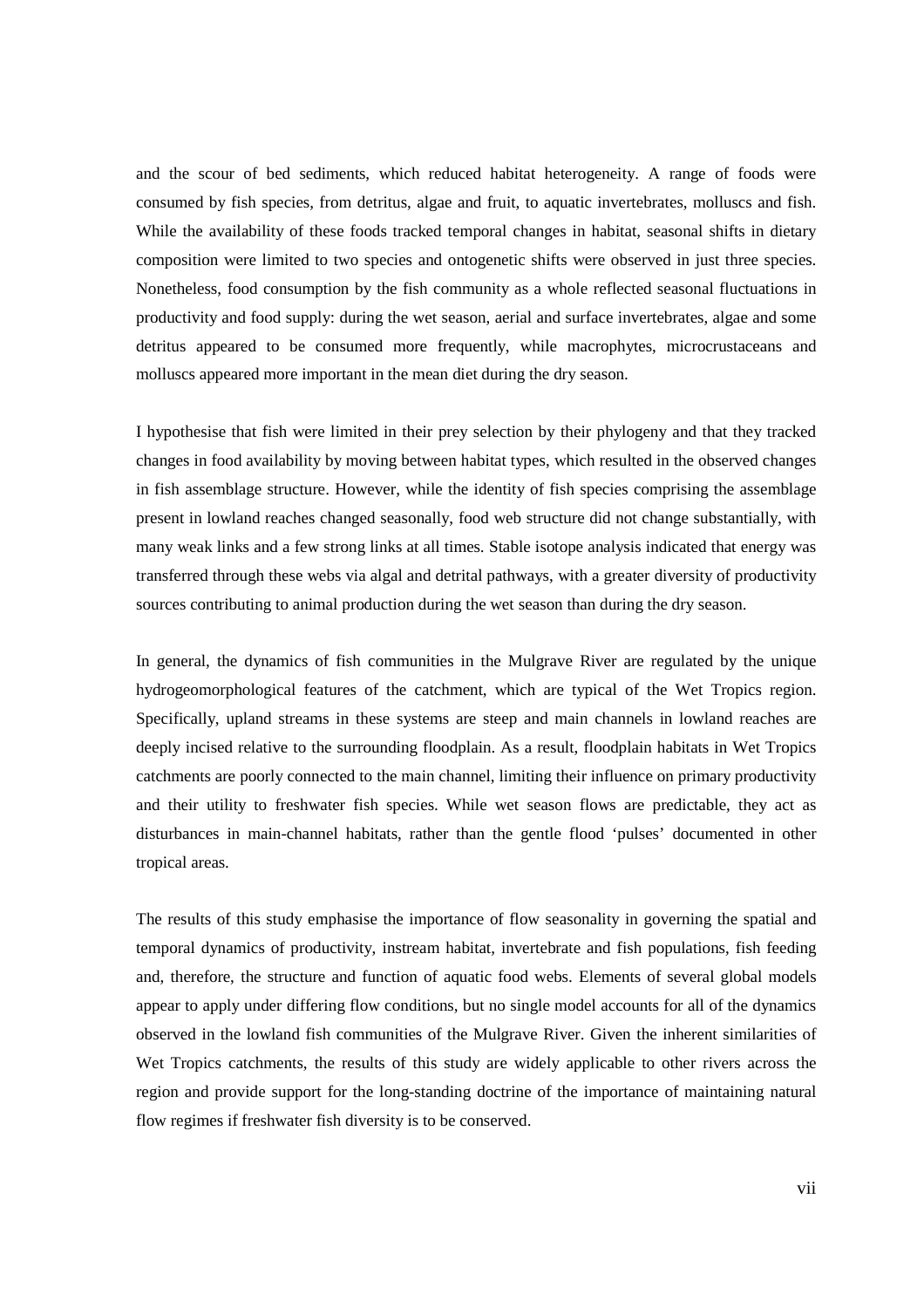## **Table of contents**

| 3.3.1 Relative importance of habitat axes in determining spatial and temporal habitat |  |
|---------------------------------------------------------------------------------------|--|
|                                                                                       |  |
|                                                                                       |  |
|                                                                                       |  |
|                                                                                       |  |
|                                                                                       |  |
|                                                                                       |  |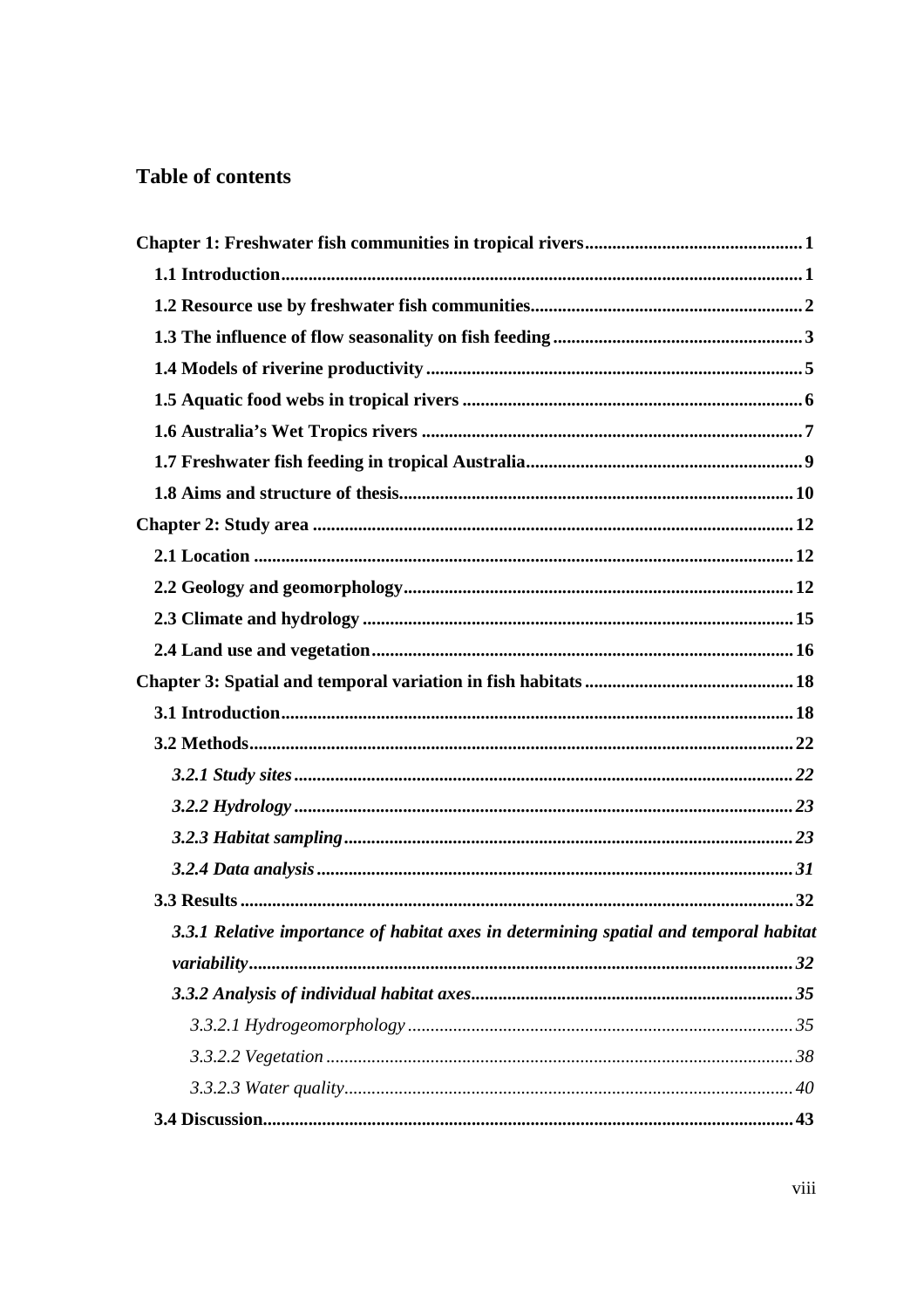| Chapter 4: Spatial and temporal variability in invertebrate community structure 47 |  |
|------------------------------------------------------------------------------------|--|
|                                                                                    |  |
|                                                                                    |  |
|                                                                                    |  |
|                                                                                    |  |
|                                                                                    |  |
|                                                                                    |  |
|                                                                                    |  |
|                                                                                    |  |
|                                                                                    |  |
|                                                                                    |  |
|                                                                                    |  |
|                                                                                    |  |
| Chapter 5: Spatial and temporal variation in fish community structure 66           |  |
|                                                                                    |  |
|                                                                                    |  |
|                                                                                    |  |
|                                                                                    |  |
|                                                                                    |  |
|                                                                                    |  |
|                                                                                    |  |
|                                                                                    |  |
|                                                                                    |  |
|                                                                                    |  |
|                                                                                    |  |
|                                                                                    |  |
|                                                                                    |  |
|                                                                                    |  |
|                                                                                    |  |
|                                                                                    |  |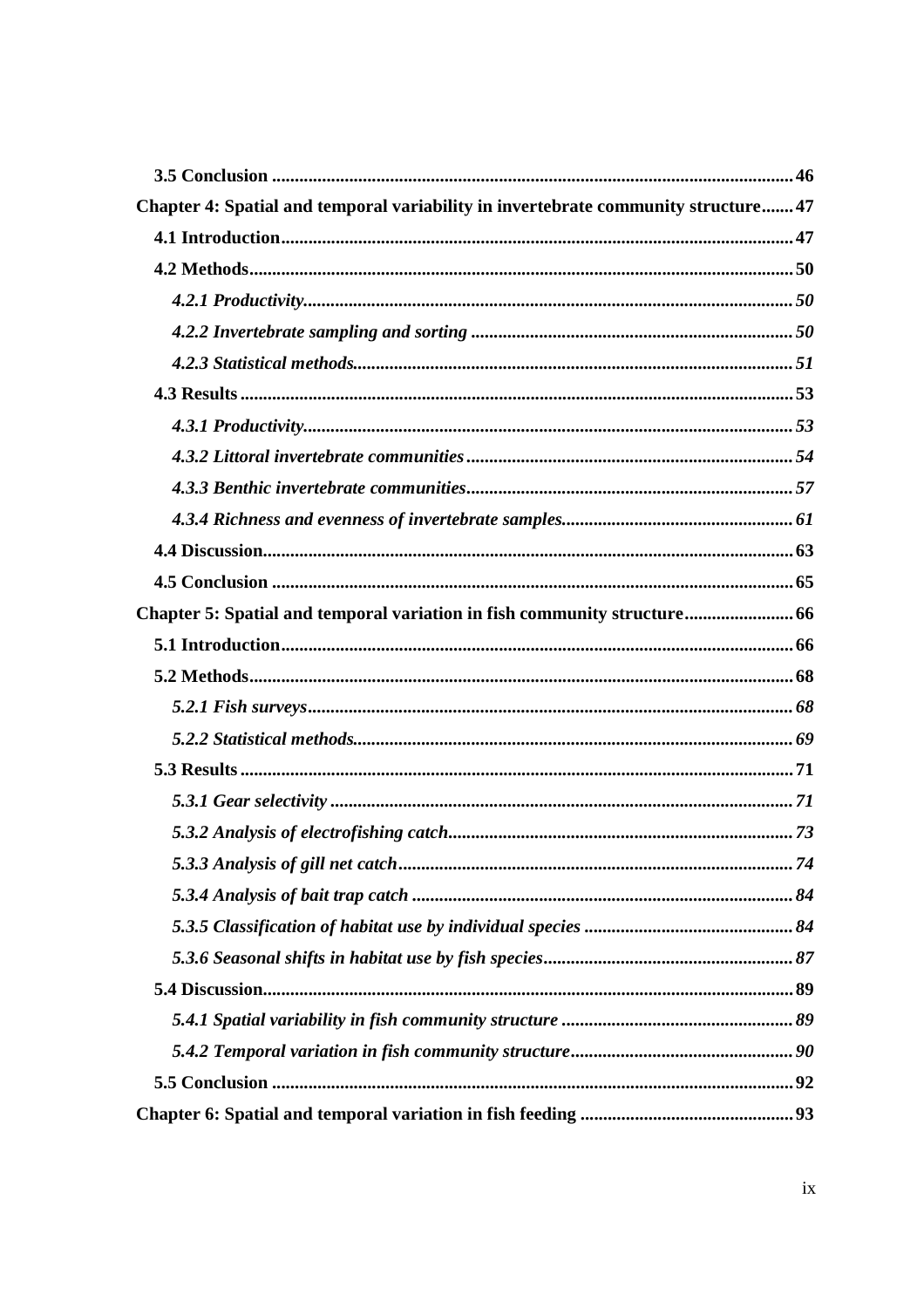| 6.2.1 Specimen collection, morphological measurements and gut contents analysis. 96   |  |
|---------------------------------------------------------------------------------------|--|
|                                                                                       |  |
|                                                                                       |  |
|                                                                                       |  |
| 6.3.2 Temporal variation in species composition of feeding guilds  100                |  |
|                                                                                       |  |
|                                                                                       |  |
| 6.3.5 Spatial and temporal variability in mean diet composition 105                   |  |
|                                                                                       |  |
|                                                                                       |  |
|                                                                                       |  |
| 6.4.3 Body size, predator-prey interactions and ontogenetic diet shifts 109           |  |
| 6.4.4 The influence of taxonomic resolution of fish diets on guild classification 110 |  |
|                                                                                       |  |
|                                                                                       |  |
|                                                                                       |  |
|                                                                                       |  |
|                                                                                       |  |
|                                                                                       |  |
| 7.3.1 Seasonal food webs based on field survey and gut contents data  117             |  |
|                                                                                       |  |
|                                                                                       |  |
|                                                                                       |  |
|                                                                                       |  |
|                                                                                       |  |
|                                                                                       |  |
|                                                                                       |  |
|                                                                                       |  |
| 7.4.4 Applicability of food web principles derived by Douglas et al. (2005) 127       |  |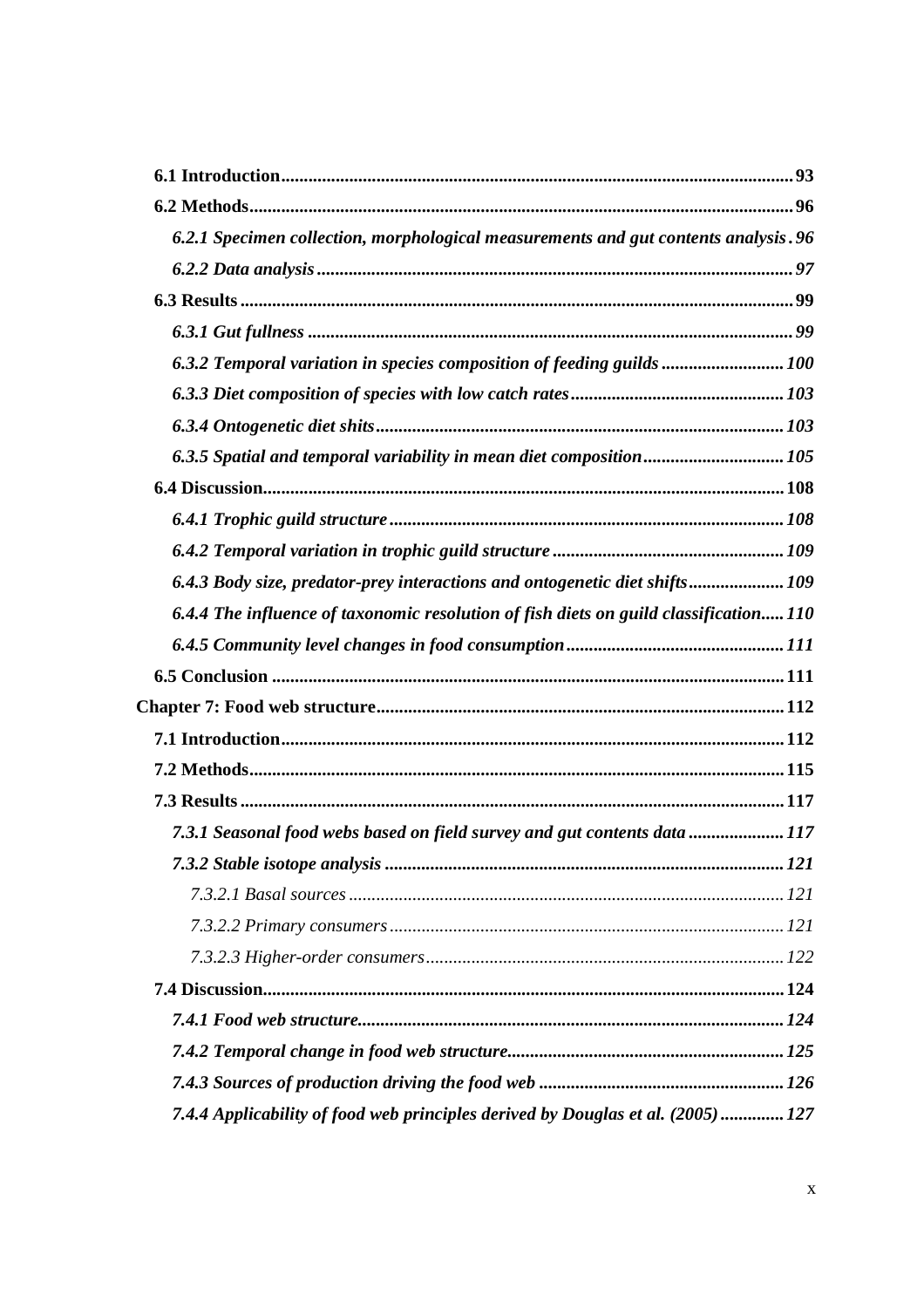| 7.4.4.1 Seasonal hydrology is a strong driver of ecosystem processes and food web  |
|------------------------------------------------------------------------------------|
|                                                                                    |
| 7.4.4.2 Hydrological connectivity underpins important terrestrial-aquatic food web |
|                                                                                    |
| 7.4.4.3 River food webs are strongly dependent on algal production 128             |
| 7.4.4.4 A few common macroconsumer species have a strong influence on benthic      |
|                                                                                    |
|                                                                                    |
|                                                                                    |
|                                                                                    |
|                                                                                    |
|                                                                                    |
|                                                                                    |
|                                                                                    |
|                                                                                    |
|                                                                                    |
|                                                                                    |
|                                                                                    |
|                                                                                    |
|                                                                                    |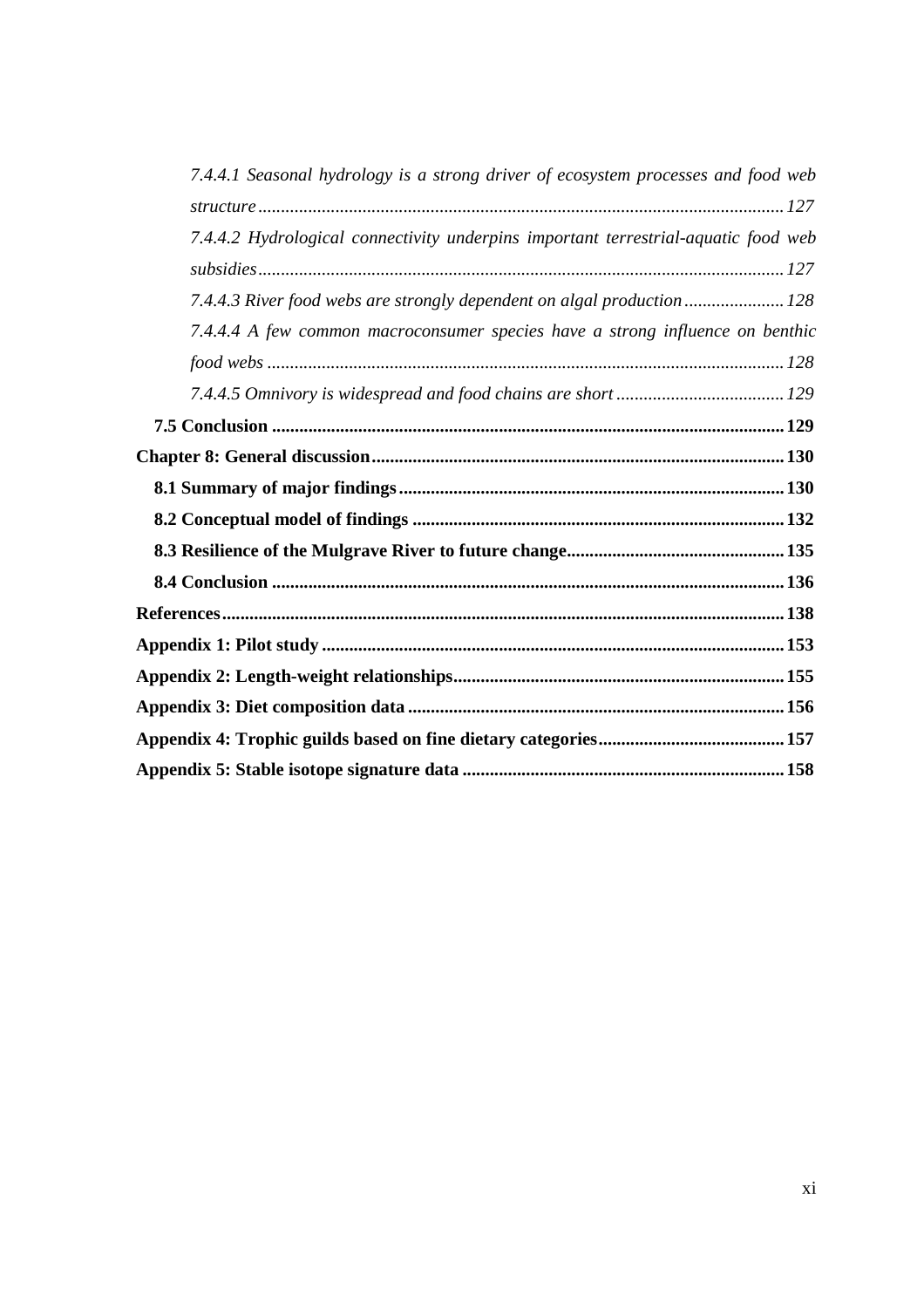## **List of tables**

| Table 2.1 Return periods for floods on the Mulgrave River near Gordonvale, based on a Log Pearson                                                                                                                                                                                                                              |
|--------------------------------------------------------------------------------------------------------------------------------------------------------------------------------------------------------------------------------------------------------------------------------------------------------------------------------|
| Table 3.1 The number of hydrogeomorphology and vegetation replicates collected at each site during                                                                                                                                                                                                                             |
| Table 3.2 Geomorphology and vegetation variables recorded, with abbreviation codes used in                                                                                                                                                                                                                                     |
| <b>Table 3.3</b> Within-treatment multivariate test results (MANOVA, Pillai's Trace) for<br>hydrogeomorphology variables (width, depth and velocity). * $p<0.05$ , ** $p<0.01$ , *** $p<0.001$ 35                                                                                                                              |
| Table 3.4 Results of between-subjects ANOVA testing on individual hydrogeomorphology variables.                                                                                                                                                                                                                                |
| Table 3.5 Within-treatment multivariate test results (MANOVA, Pillai's Trace) for water quality<br>variables (conductivity, dissolved oxygen concentration, temperatures and pH). * $p<0.05$ , ** $p<0.01$ ,                                                                                                                   |
| Table 3.6 Results of between-subjects ANOVA testing on individual water quality variables. *                                                                                                                                                                                                                                   |
| Table 4.1 The number of littoral dip-net (D) and benthic grab (G) replicates collected at each site                                                                                                                                                                                                                            |
| Table 4.2 Composition of broad invertebrate categories (after Pusey et al., 1995b; 2004)52                                                                                                                                                                                                                                     |
| Table 4.3 Results of one-way ANOVA tests performed on log-transformed mean chlorophyll a and<br>phaeophytin concentrations between sites and sampling dates. Significant differences $(p<0.05)$ are                                                                                                                            |
| Table 4.4 Descriptive statistics for broad invertebrate categories in littoral dip-net samples, across all<br>sites and sampling dates, along with Kruskal-Wallis test results between sites (pooled across sampling<br>dates) and sampling dates (pooled across sites). Significant differences are highlighted in boldface54 |
| Table 4.5 Descriptive statistics for broad invertebrate categories in benthic grab samples, across all<br>sites and sampling dates, along with Kruskal-Wallis test results between sites and sampling dates.                                                                                                                   |
| Table 4.6 Within-treatment test results (MANOVA, Pillai's Trace) for richness and evenness of<br>broad invertebrate categories in littoral dip-net and benthic grab samples. * $p<0.05$ , ** $p<0.01$ , ***                                                                                                                    |
| Table 4.7 Results of individual between-subjects ANOVA testing for mean richness and evenness of<br>broad invertebrate categories in littoral dip-net and benthic grab samples. * $p<0.05$ , ** $p<0.01$ , ***                                                                                                                 |

*p*<0.001.................................................................................................................................................61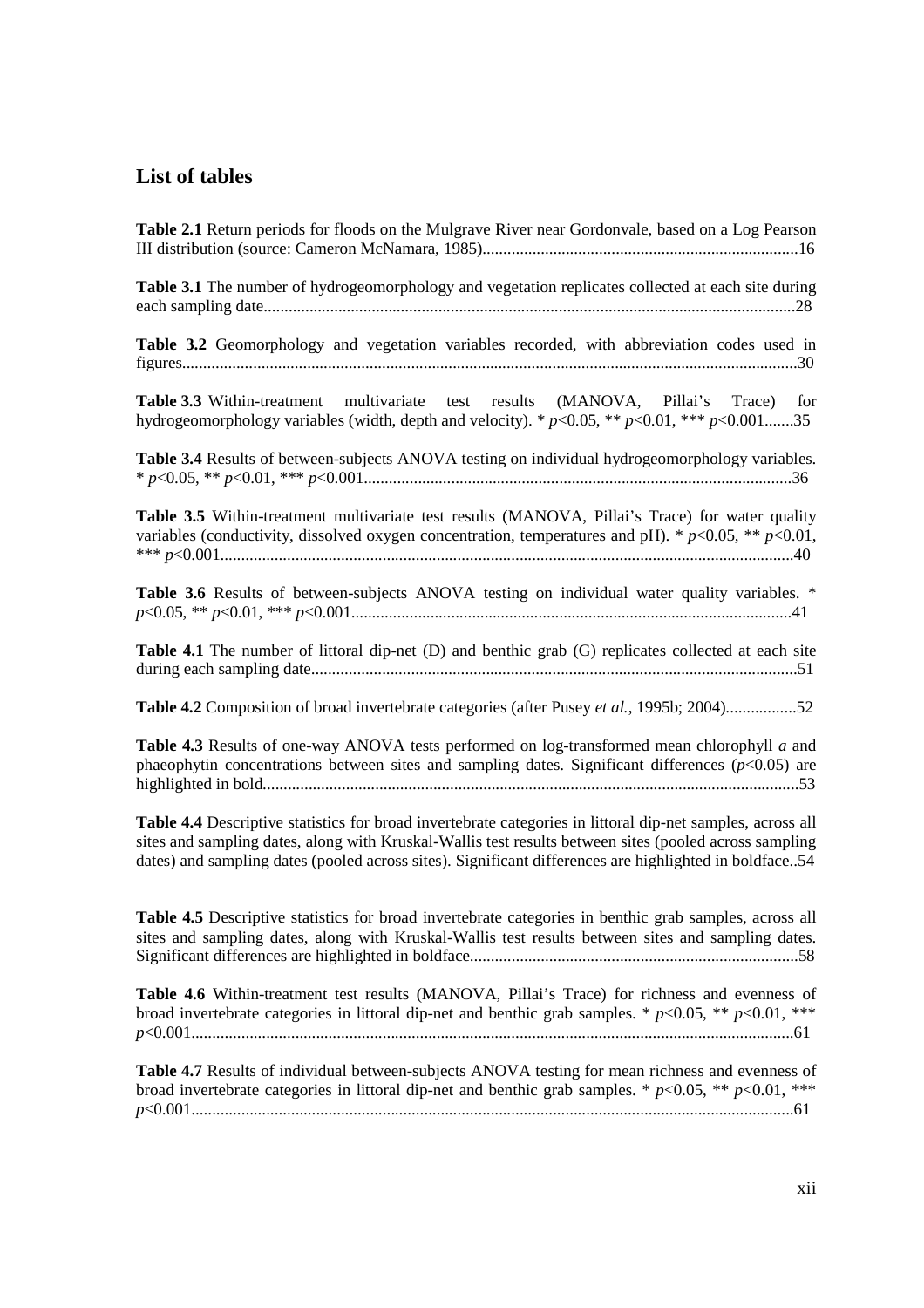**Table 5.1** Taxonomic details and habitat classes of the 36 species caught during the study. \* indicates introduced species.................................................................................................................................72

**Table 5.2** Results of one-way ANOVA testing of mean electrofishing CPUE richness and evenness variables. The October 2003 sample from site 2 was removed from this analysis (see text). All *p* values were >0.1....................................................................................................................................76

**Table 5.3** Kruskal-Wallis test results for mean electrofishing CPUE and BPUE between sites and dates. Significant differences ( $p$ <0.05) are highlighted in bold. The October 2003 sample from site 2 was not included in this analysis (see text) ..........................................................................................76

**Table 5.4** Kruskal-Wallis test results for mean gill net CPUE (number of individuals per gill net hour) and mean BPUE (grams per gill net hour) between sites and sampling dates. Significant differences (*p*<0.05) are highlighted in boldface..................................................................................80

**Table 5.5** Kruskal-Wallis test results for bait trap CPUE (mean number of individuals per bait trap hour) and mean BPUE (grams per bait trap hour) between sites and sampling dates...........................87

**Table 6.1** Composition of broad diet categories used in gut contents analysis (after Pusey *et al.*, 1995b; 2004)..........................................................................................................................................98

**Table 6.2** The number of individuals with gut fullness values of at least 0.2 in juvenile (J), sub-adult (SA) and adult (A) size classes for nine fish species caught during wet and dry season sampling dates.......................................................................................................................................................99

**Table 6.3** The proportional contributions of each dietary category to the total diet of species with low catch rates. Species are ordered according the guild, from Figure 6.2, to which they might be ascribed from this data. Values ≥0.2 are highlighted in boldface......................................................................104

**Table 6.4** Kruskal-Wallis test results for diet indices between sites (pooled across sampling dates) and sampling dates (pooled across sites) ........................................................................................... 106

**Table 7.1** Estimated mean dry-masses of individual animals from each invertebrate category. Estimations were made using data from the present study, combined with length-weight relationships reported by Barmgartner and Rothhaupt (2003) and Ganihar (1997) ................................................116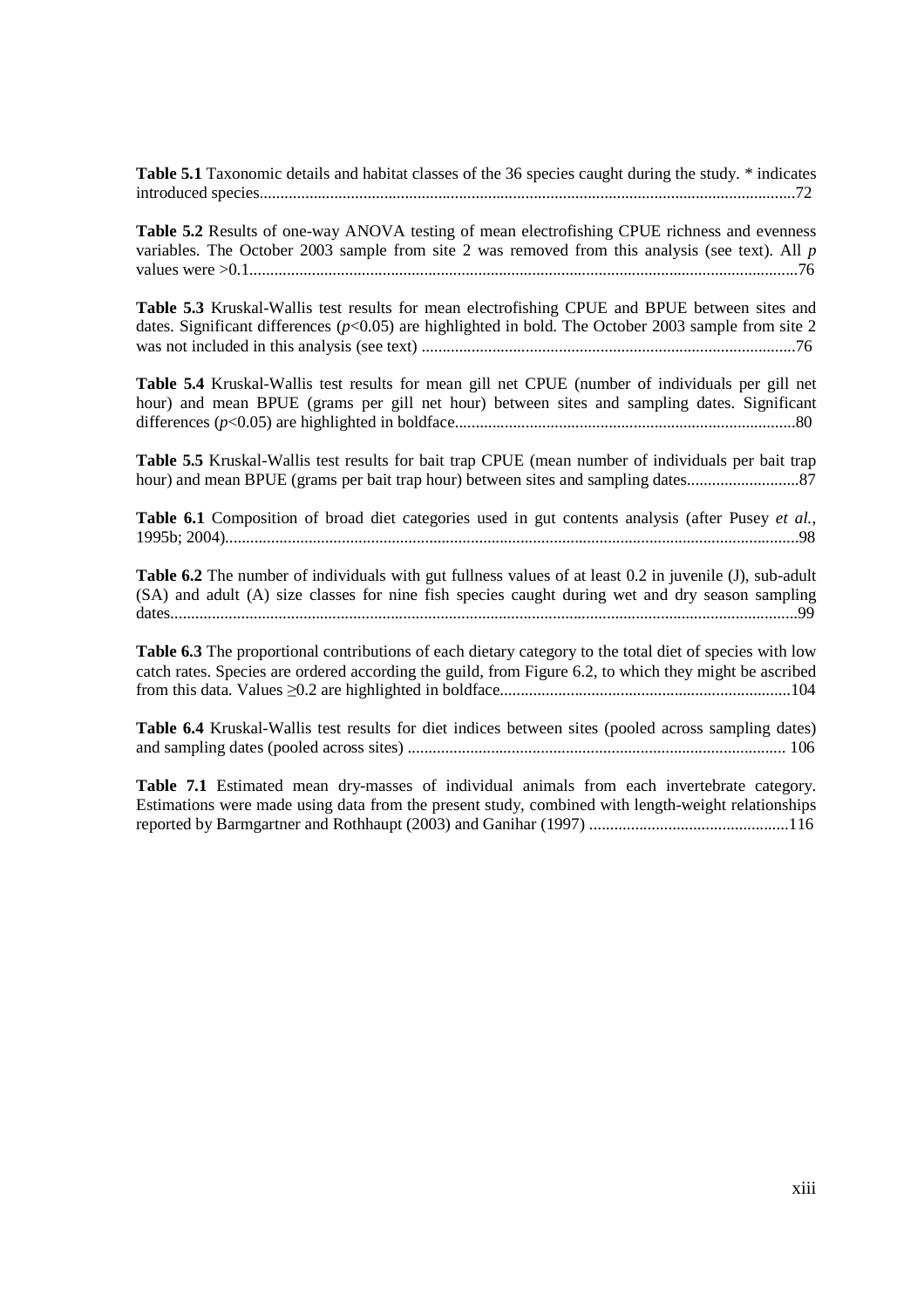#### **List of figures**

**Figure 1.1** Hypothetical overlap on resource use axes as a function of resource availability in a local habitat (source: Matthews, 1998, p.459).................................................................................................4

**Figure 1.2** A map of the drainage basins of tropical Australia, indicating the relatively small size of the Wet Tropics bioregion, which is shaded in dark grey (after Erskine *et al*., 2005).......................................................................................................................................................8

**Figure 2.1** A map of the Mulgrave and Russell River catchments. Topography of the area is shown, along with major tributaries, urban areas and the locations of study sites 1-4 on the lowland reach of the Mulgrave River................................................................................................................................13

**Figure 2.2** Mean monthly maximum and minimum air temperatures and mean monthly rainfall at Cairns Post Office (1882-1957; -16.9333 S; 145.7833 E; Elevation = 2.0 m; data source: Australian Bureau of Meteorology) .......................................................................................................................15

**Figure 3.1** The relative importance of the three main habitat variables, in determining the range of fish habitats present at a site (represented as boxes), may change both spatially and temporally (here between dry and wet seasons) ..............................................................................................................21

**Figure 3.2** Geomorphology and vegetation features of site 1 under base flow, dry season conditions (a), with photos facing upstream under dry (b) and wet season (c) conditions, and downstream during the dry season (d). See Table 3.2 for explanation of habitat codes.......................................................24

**Figure 3.3** Geomorphology and vegetation features of site 2 under base flow, dry season conditions (a), with a photo of the large woody debris snag at the upstream end of the site (b), the view looking upstream (c). Several root masses are present on the left bank (d). See Table 3.2 for explanation of habitat codes..........................................................................................................................................25

**Figure 3.4** Geomorphology and vegetation features of site 3 under base flow, dry season conditions (a). As with site 2, the upstream end of this site is characterised by an exposed sand bar covered by emergent vegetation and grasses (b). Exposed root masses dominate the bank under two large *Ficus*  trees (c), while emergent reeds colonise portions of the left bank without overhanging vegetation (d). See Table 3.2 for explanation of habitat codes.....................................................................................26

**Figure 3.5** Geomorphology and vegetation features of site 4 under base flow, dry season conditions (a). The main feature of this site is a large, shallow submerged sand bar running along the left bank. The right bank is bordered by primary riparian forest with emergent palms (b, c). A pocket of small woody debris also exists on the left bank (d). See Table 3.2 for explanation of habitat codes............27

**Figure 3.6** Mean daily discharge ( $m^3$ /sec  $\pm$  SE) for the Mulgrave River at Peet's Bridge (gauging station 111007A – ca. 10km upstream from the study sites). Data is presented for each month between January 2001 and May 2005 (bars), along with the long-term average calculated for 1973- 2005 (line). The timing of the pilot study (P) and sampling rounds (1-5) is also indicated. (data source; Queensland Department of Natural Resources Mines and Energy).........................................28

**Figure 3.7** Schematic diagram of a river channel showing the total area sampled during a typical shot of fish sampling effort (e.g. a single electrofishing shot;  $\square$ ). Two different measures were used. 'Percent bank length' refers to the percentage of the total bank length sampled, which is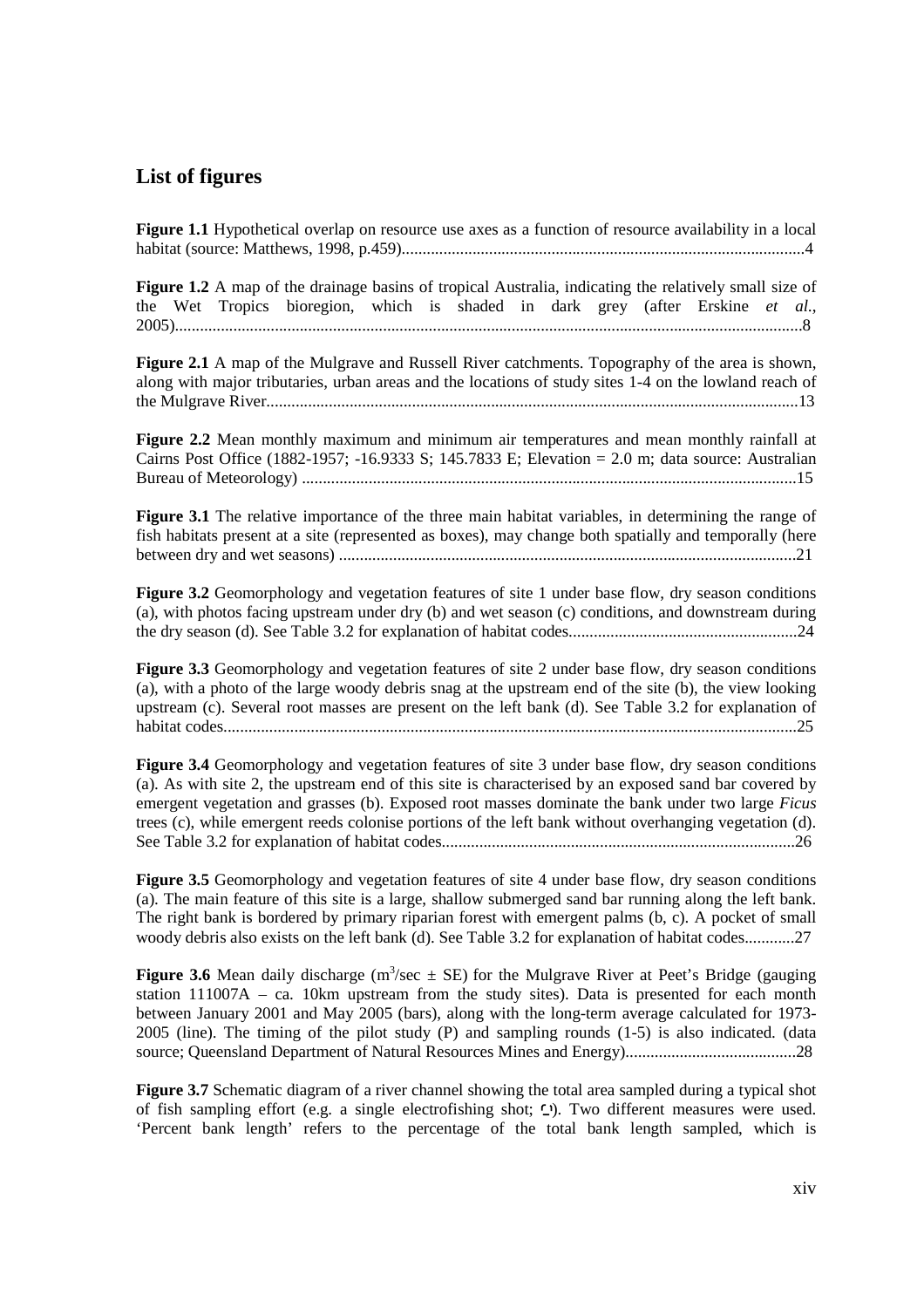occupied/covered by the habitat variable. This method was used for structural habitat variables, such as overhanging vegetation ( $\circledast$ ). 'Percent surface area' refers to the percentage of total area sampled, covered by the habitat variable. This method was used for the remaining vegetation and substrate variables, such as instream macrophytes ( ).........................................................................................30

**Figure 3.8** The distribution of study sites in three-dimensional ordination space, as defined by SSH MDS of habitat variables (Gower-Metric, stress  $= 0.1447$ ), during wet (open) and dry (shaded) season sampling dates (a, b) (Site  $1 = \circ \bullet$ , Site  $2 = \triangle \blacktriangledown$ , Site  $3 = \square \square$ , Site  $4 = \diamond \blacklozenge$ ). PCC vector lines (including temperature (Temp), conductivity (Cond) and pH) are shown with MCAO r-squared values  $(c, d)$ ; \*\*\* = 0%, \*\* = 1%, \* = 2-5%. Hydrogeomorphology and vegetation vector codes are provided in Table 3.2. Note: vector length is indicative of the orientation in three dimensions, not the relative importance in determining the distribution of sites in ordination space...............................................33

**Figure 3.9** The temporal shifts in habitat characteristics of each study site relative to axes X and Z of the three dimensional SSH MDS ordination presented in Figure 3.8 (Gower-Metric, stress = 0.1447), during wet (open) and dry (shaded) season sampling dates conducted in October 2003 (●), April 2004 ( $\circ$ ), June 2004 ( $\nabla$ ), October 2004 ( $\nabla$ ) and May 2005 ( $\Box$ ). The PCC vectors relating to these ordination axes are presented in Figure 3.8d.........................................................................................34

**Figure 3.10** Mean depth ( $\pm$ SE) of sites 1 to 4 (pooled across sampling dates) and sampling dates (pooled across sites), with homogeneous subsets determined by Tukey's HSD *post hoc* testing……36

**Figure 3.11** Mean wetted width (±SE) of sites 1 to 4 during each sampling date. …………………..36

**Figure 3.12** Mean flow velocity (±SE) of sites 1 to 4 during each sampling date…………………...37

**Figure 3.13** Mean percent bank length (±SE) occupied by deep (DUC) and shallow (SUC) undercut banks at sites 1 to 4 (pooled across sampling dates) and for each sampling date (pooled across sites)…………………………………………………………………………………………………...37

Figure 3.14 Mean percent surface area ( $\pm$ SE) covered by mud and sand substrate at sites 1 to 4 (pooled across sampling dates) and for each sampling date (pooled across sites)……………………38

**Figure 3.15** Mean percent surface area or bank length (LWD, SWD, and OhV) ( $\pm$ SE) covered by vegetation variables at sites 1 to 4 (pooled across sampling dates, a and b) and for each sampling date (pooled across sites, c and d). See Table 3.2 for variable codes……………………………………...39

**Figure 3.16** Mean conductivity (±SE) of sites 1 to 4 during each sampling date. The higher conductivity at site 4, and to a lesser extent during the dry season samples (October 2003 and October 2004), was due to the greater tidal penetration in the lower reaches of the Mulgrave River at this time……………………………………………………………………………………………………41

**Figure 3.17** Mean temperature (a, b), dissolved oxygen (DO, percent saturation, c, d), and pH (e, f) of sites 1 to 4 (pooled across sampling dates  $\pm$ SE) and sampling dates (pooled across sites), with homogeneous subsets determined by Tukey's HSD *post hoc* testing………………………………...42

**Figure 3.19** A conceptual model of seasonal fish habitat dynamics in the main channel of a typical Wet Tropics river……………………………………………………………………………………..45

**Figure 4.1** Mean concentration ( $\mu$ g/L  $\pm$  SE) of (a) chlorophyll *a* and (b) phaeophytin, pooled across sites for each sampling date, with homogenous subsets determined by Tukey's HSD *post hoc* test...53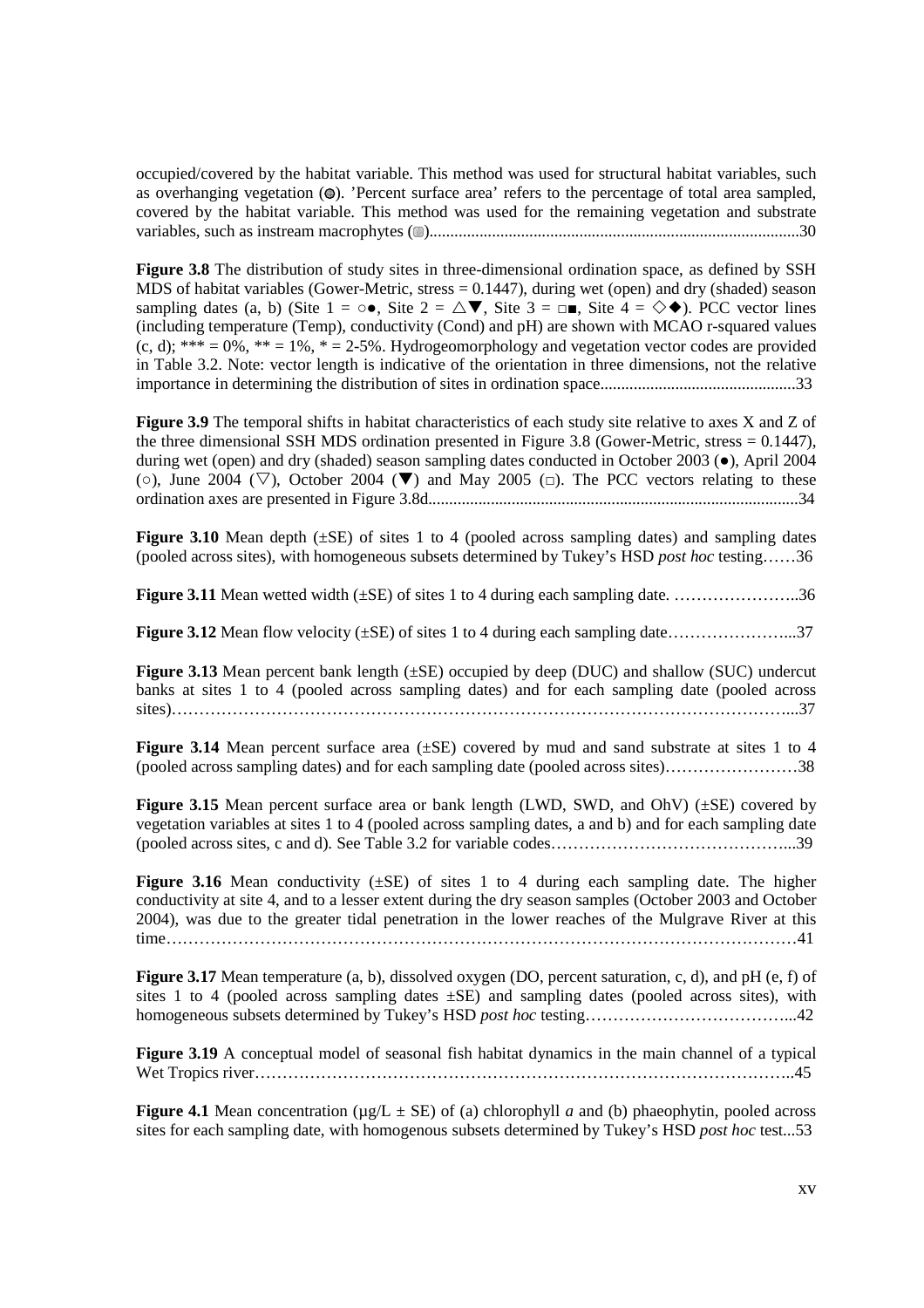**Figure 4.2** Mean catch per unit effort  $(\pm \text{ SE})$  of the nine invertebrate categories in littoral dip-net samples for sites, pooled across sampling dates (a), and sampling dates, pooled across sites (b).........55

**Figure 4.3** The distribution of study sites in three-dimensional ordination space (a, b), as defined by SSH MDS of littoral invertebrate communities (range standardised, Bray Curtis, stress = 0.1112), during wet (open) and dry (shaded) season sampling dates (Site  $1 = \circ \bullet$ , Site  $2 = \triangle \blacktriangledown$ , Site  $3 = \square \blacktriangledown$ , Site  $4 = \diamondsuit \blacklozenge$ ). PCC vector lines are shown with MCAO r-squared values (c, d): \*\*\* = 0%, \*\* = 1%,  $* = 2-5\%$ . See Tables 3.2 and 4.2 for vector codes. Note: vector length is indicative of the orientation in three dimensions, not the relative importance in determining the distribution of sites in ordination space......................................................................................................................................................56

**Figure 4.4** Mean densities (number of individuals per  $m^2 \pm SE$ ) of the nine broad invertebrate categories in benthic grab samples for sites, pooled across sampling dates (a), and sampling dates, pooled across sites (b)...........................................................................................................................59

**Figure 4.5** The distribution of study sites in three-dimensional ordination space (a, b), as defined by SSH MDS of benthic invertebrate communities (range standardised, Bray Curtis, stress = 0.1068), during wet (open) and dry (shaded) season sampling dates (Site  $1 = \circ \bullet$ , Site  $2 = \triangle \blacktriangledown$ , Site  $3 = \square \blacktriangledown$ , Site  $4 = \diamondsuit \blacklozenge$ ). PCC vector lines are shown with MCAO r-squared values (c, d): \*\*\* = 0%, \*\* = 1%,  $* = 2-5\%$ . See Tables 3.2 and 4.2 for vector codes, some vectors have not been drawn in order to aid clarity. Note: vector length is indicative of the orientation in three dimensions, not the relative importance in determining the distribution of sites in ordination space...............................................60

**Figure 4.7** Mean  $(\pm \text{SE})$  richness  $(a, b)$  and evenness  $(c, d)$  of invertebrate categories in littoral dipnet ( $\Box$ ) and benthic grab ( $\Box$ ) samples for sites, pooled across sampling dates, and sampling dates, pooled across sites. Significant Tukey's *post hoc* test results are presented where applicable............62

**Figure 5.1** Mean catch per unit effort (number of individuals per second  $\pm$ SE) of all species caught using electrofishing, averaged across sites and sampling dates, in order of descending abundance…75

**Figure 5.2** Mean biomass per unit effort (grams per second  $\pm$ SE) of all species caught using electrofishing, averaged across sites and sampling dates, in order of descending biomass…………..75

**Figure 5.3** Mean catch per unit effort (number of individuals per second ±SE) of the eight most numerically abundant species caught using electrofishing, for sites averaged across sampling dates (a) and sampling dates averaged across sites (b). **\*** denotes significant difference (Kruskal-Wallis p<0.05). See Table 5.3 for full test results. The October 2003 sample from site 2 was removed from this analysis (see text)…………………………………………………………………………………77

**Figure 5.4** Mean biomass per unit effort (grams per second of electrofishing ±SE), of the ten species with greatest biomass, for sites averaged across sampling dates (a) and sampling dates averaged across sites (b). **\*** denotes significant difference (Kruskal-Wallis p<0.05). See Table 5.3 for full test results. The October 2003 sample from site 2 was removed from this analysis (see text)……………78

**Figure 5.5** The distribution of study sites in three-dimensional ordination space (a, b), as defined by SSH MDS of electrofishing CPUE ( $log_{10}(x+1)$  transformed, Bray-Curtis metric, stress = 0.1882) during wet (open) and dry (shaded) season sampling dates (Site  $1 = \circ \bullet$ , Site  $2 = \triangle \blacktriangledown$ , Site  $3 = \square \blacktriangledown$ , Site  $4 = \diamondsuit \blacklozenge$ ). PCC vector lines are shown with MCAO r-squared values (c, d): \*\*\* = 0%, \*\* = 1%,  $* = 2-5\%$ . See Table 5.1 for species vector codes. Note: vector length is indicative of the orientation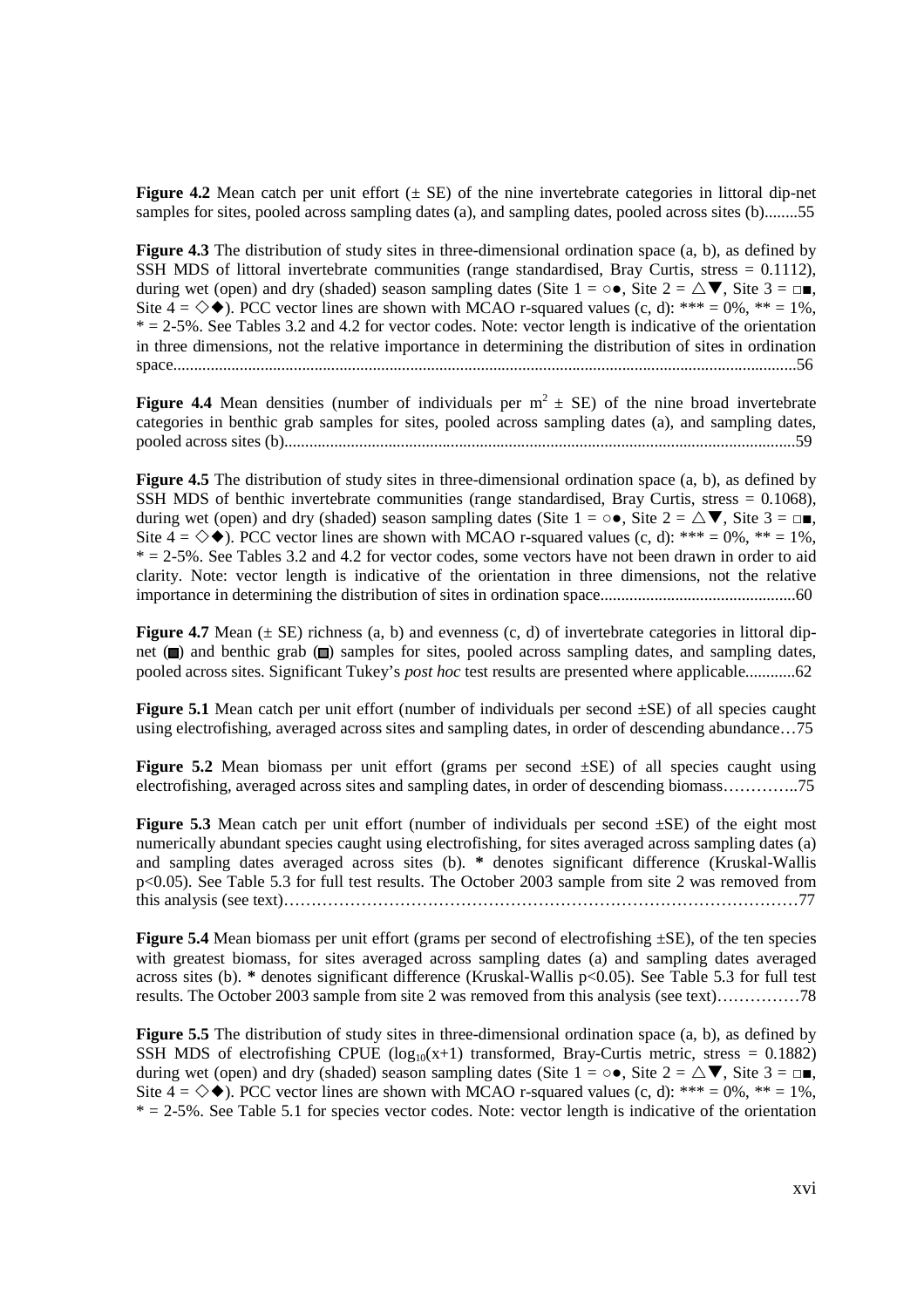in three dimensions, not the relative importance in determining the distribution of sites in ordination space......................................................................................................................................................79

**Figure 5.6** The distribution of study sites in three-dimensional ordination space (a, b), as defined by SSH MDS of electrofishing BPUE ( $log_{10}(x+1)$  transformed, Bray-Curtis metric, stress = 0.2044) during wet (open) and dry (shaded) season sampling dates (Site  $1 = \circ \bullet$ , Site  $2 = \triangle \blacktriangledown$ , Site  $3 = \square \blacktriangledown$ , Site  $4 = \diamondsuit \blacklozenge$ . *Glossogobius* sp. 1 was the only species strongly correlated with the distribution of study sites in ordination space...............................................................................................................80

**Figure 5.7** Mean catch per unit effort (number of individuals per gill net hour  $\pm$ SE) of all species caught using gill netting, averaged across sites and sampling dates, in order of descending abundance……………………………………………………………………………………………..81

**Figure 5.8** Mean biomass per unit effort (grams per gill net hour ±SE) of all species caught using gill netting, averaged across sites and sampling dates, in order of descending biomass……………….....81

**Figure 5.9** Mean catch per unit effort (number of individuals per gill net hour  $\pm$ SE) of all species caught gill netting, for sites averaged across sampling dates (a) and sampling dates averaged across sites (b). **\*** denotes significant difference (Kruskal-Wallis *p*<0.05). See Table 5.4 for full test results………………………………………………………………………………………………….82

**Figure 5.10** Mean biomass per unit effort (grams per gill net hour  $\pm$ SE), of all species caught gill netting, for sites averaged across sampling dates (a) and sampling dates averaged across sites (b). **\*** denotes significant difference (Kruskal-Wallis p<0.05). See Table 5.4 for full test results……….....83

**Figure 5.11** The distribution of study sites in three-dimensional ordination space (a, b), as defined by SSH MDS of gill netting CPUE ( $log_{10}(x+1)$ ) transformed, Bray-Curtis metric, stress = 0.1357) during wet (open) and dry (shaded) season sampling dates (Site  $1 = \circ \bullet$ , Site  $2 = \triangle \blacktriangledown$ , Site  $3 = \square \blacktriangleright$ , Site  $4 = \square$  $\diamondsuit$ . PCC vector lines are shown with MCAO r-squared values (c, d): \*\*\* = 0%, \*\* = 1%, \* = 2-5%. See Table 5.1 for species vector codes. Note: vector length is indicative of the orientation in three dimensions, not the relative importance in determining the distribution of sites in ordination space. The May 2004 sample from site 4 was excluded from this analysis due to zero catch........................85

**Figure 5.12** The distribution of study sites in three-dimensional ordination space (a, b), as defined by SSH MDS of gill netting BPUE  $(log_{10}(x+1)$  transformed, Bray-Curtis metric, cut-off=1, 50 iterations, 50 random starts, stress = 0.0985; Lee Belbin, *pers. comm.,* stress = 0.0985) during wet (open) and dry (shaded) season sampling dates (Site  $1 = \circ \bullet$ , Site  $2 = \triangle \blacktriangledown$ , Site  $3 = \square \blacktriangledown$ , Site  $4 = \diamond \blacklozenge$ ). Other details as in Figure 5.11.........................................................................................................................85

**Figure 5.13** Mean catch per unit effort (number of individuals per bait trap hour ±SE) of all species caught bait trapping, averaged across sites and sampling dates, in order of descending abundance…86

**Figure 5.14** Mean biomass per unit effort (grams per bait trap hour  $\pm$ SE) of all species caught bait trapping, averaged across sites and sampling dates, in order of descending biomass………………...86

**Figure 5.15** Habitat guild structure of the freshwater fish community (caught using electrofishing) of the lowland Mulgrave River, during dry (closed circles) and wet (open circles) season samples, showing guilds 1 to 8 as defined by flexible UPGMA classification (grey dashed line). Grey arrows represent seasonal habitat shifts resulting in movement between guilds. Note that some species were only caught in one season......................................................................................................................88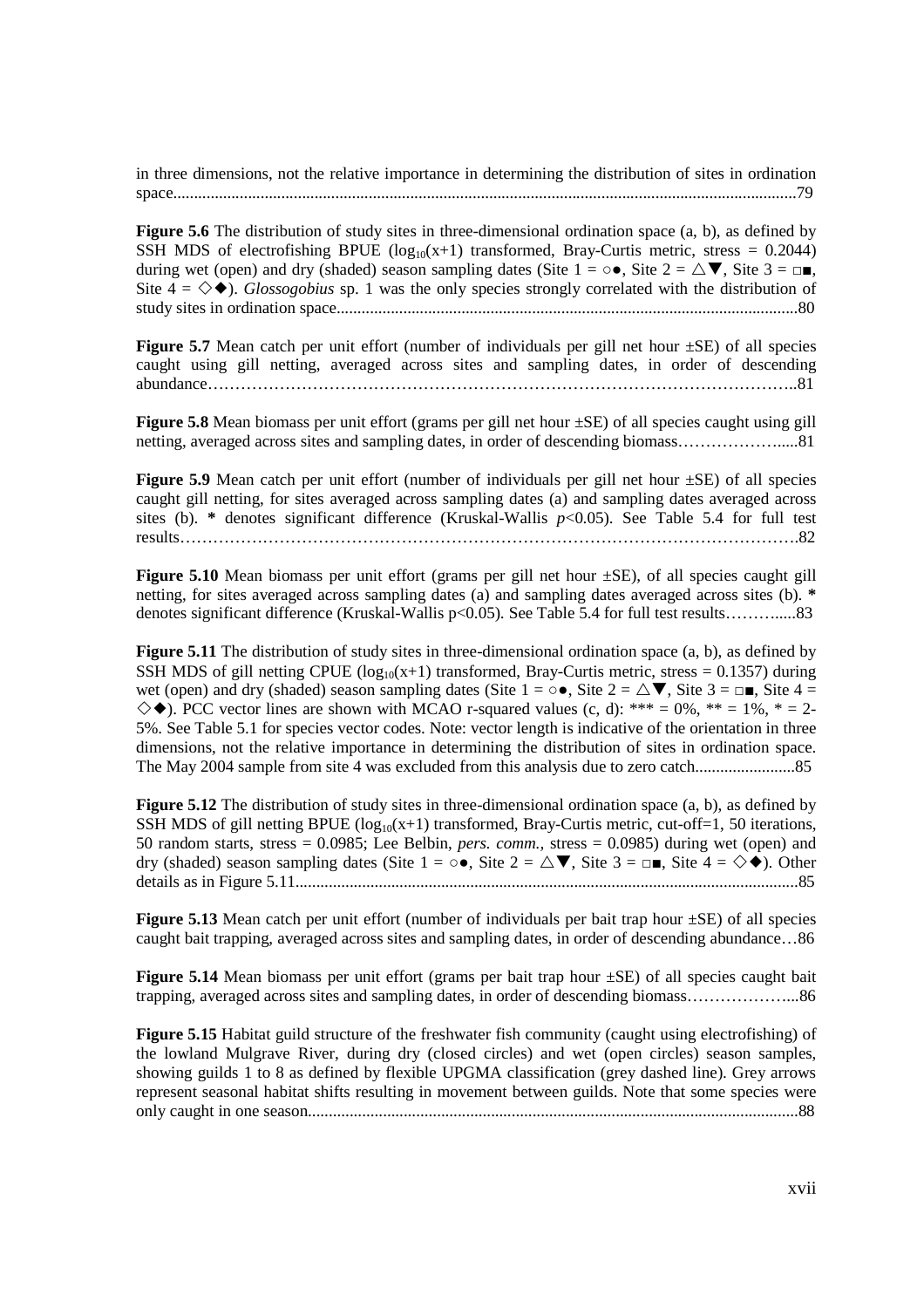**Figure 6.1** Mean gut fullness ( $\pm$ SE) at each site across all species during each sampling date.........100

**Figure 6.2** The trophic structure of the freshwater fish community of the lowland Mulgrave River. Seven feeding guilds were defined by flexible UPGMA classification on the basis of broad diet categories (grey dashed line) of species collected during dry (closed circles) and wet (open circles). Species names are followed by sample size (i.e., the no. individuals with gut fullness of at least 0.2). Grey arrows represent seasonal feeding shifts resulting in movement between guilds. Note that some species were only caught in one season (e.g., *C*. *stercusmuscarum*)..................................................101

**Figure 6.3** The distribution of fish species from wet and dry seasons (not delineated in plot), some divided into size classes, in ordination space as defined by SSH MDS axes X and Y of an ordination (3D, untransformed, Bray-Curtis metric, stress = 0.1538) of mean dietary composition (mean proportional contribution of each diet category), with guilds shown as defined by flexible UPGMA classification (a), and associated PCC diet category vectors with MCAO testing results (b). \*\*\* =  $0\%$ .  $** = 1\%$ ,  $* = 2-5\%$ . See Figure 6.2 for guild descriptions and Table 6.1 for prey category codes. Note: vector length is indicative of the orientation in three dimensions, not the relative importance in determining the distribution of sites in ordination space. Ontogenetic diet shifts in ordination space, resulting in movement between feeding guilds, are shown for three species; *N*. *ater*, *M*. *s*. *splendida* and *G*. *filamentosus*. Each species switched from a diet of aquatic insects to other prey items with increasing size/age...............................................................................................................................104

**Figure 6.4** The ontogenetic dietary shift exhibited by *M*. *s*. *splendida* during the dry season. The mean proportional contribution of five resource categories is plotted for the three size classes used in the ordination analysis presented in Figure 6.3, with sample sizes in brackets. All other diet categories contributed less than 2% to the total diet of each size class................................................................105

**Figure 6.5** Mean dietary richness (a, b) and evenness (c, d) of all fish with gut fullness values ≥0.2 at sites (pooled across sampling dates) and sampling dates (pooled across sites). Kruskal-Wallis test results are presented in Table 6.3 above……………………………………………………………..106

**Figure 6.6** The distribution of study sites in ordination space (a, b) as defined by SSH MDS axes X, Y and Z of an ordination (3D, untransformed, Bray-Curtis metric, stress=0.1389) of mean dietary composition of all fish present, during wet (open) and dry (shaded) season sampling dates (Site  $1 =$  $\circ \bullet$ , Site  $2 = \triangle \blacktriangledown$ , Site  $3 = \square \blacktriangleright$ , Site  $4 = \diamond \blacklozenge$ ). PCC diet, habitat and food availability vectors are shown with MCAO r-squared values (c, d): \*\*\* = 0%, \*\* = 1%, \* = 2-5%. See Tables 6.1, 3.1 and 4.2, for respective vector codes. Note: vector length is indicative of the orientation in three dimensions, not the relative importance in determining the distribution of sites in ordination space....................................................................................................................................................107

**Figure 7.1** Simplified food web for a lowland river (after: Winemiller, 2005; Power and Dietrich, 2002; Lowe-McConnell, 1987). Boxes represent aggregate material pools and vectors represent the main consumer-resource interactions. Food web elements that are quantified in this chapter using traditional methods and stable isotopes data are shaded dark grey, while elements that are assessed using stable isotopes data only are shaded light grey..........................................................................113

**Figure 7.2** Seasonal trophic links between fish feeding guilds, invertebrate prey categories and basal trophic levels in the main-channel food web of the Mulgrave River. The size of circles is indicative of relative biomass within each trophic level, while grey circles are estimates from habitat sampling and field observations. Very weak links (<0.0005% of strongest link) are shown as dashed lines...........119